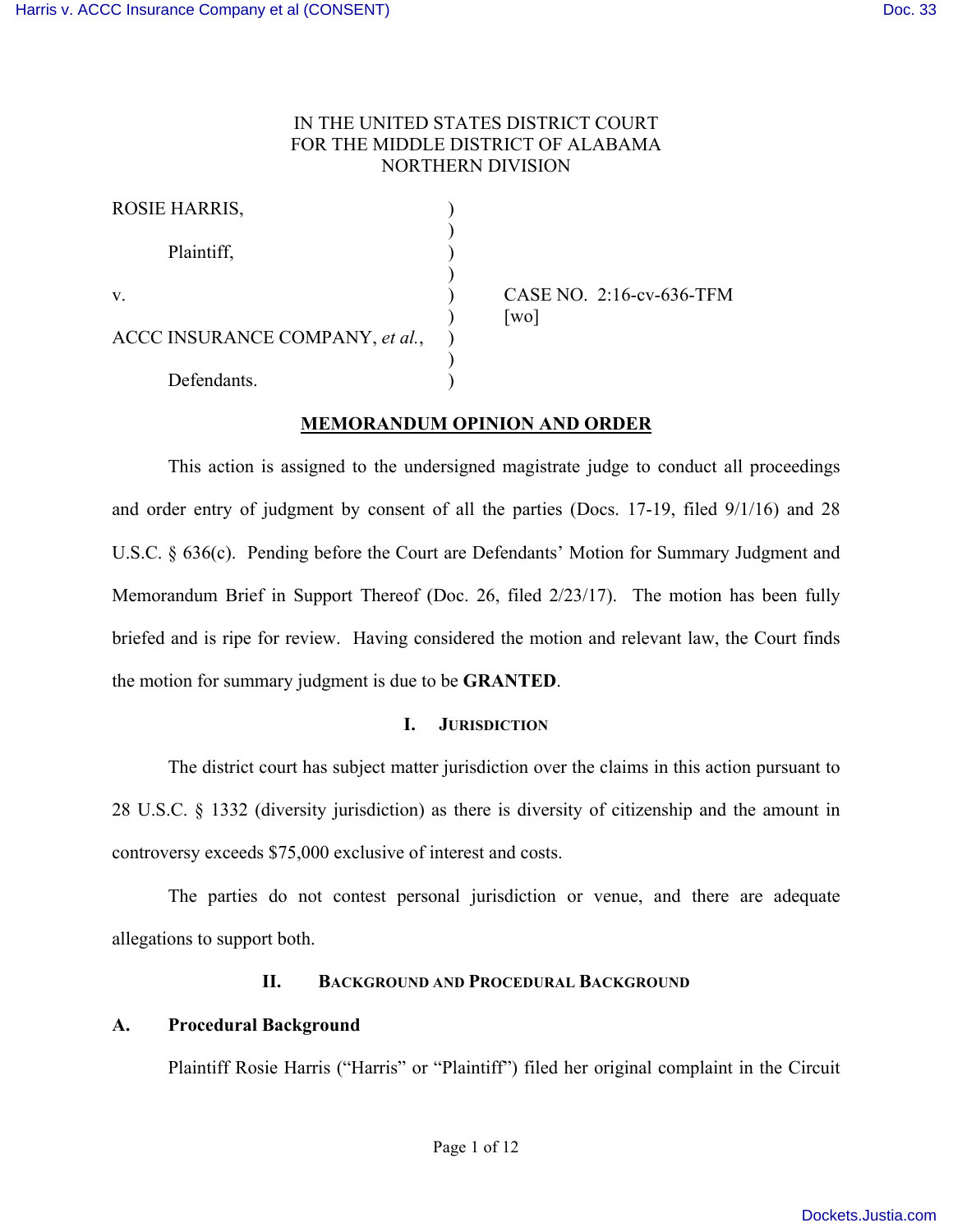Court of Lowndes County, Alabama on September 23, 2015. *See* Doc. 1, Atch 1, Complaint. Harris is an Alabama citizen. The suit alleged breach of contract and bad faith against Defendants ACCC Insurance Company, ACCC Claims, Central Alabama Insurance Agency, Inc., and Steve Cole. The allegations against all Defendants involved solely Alabama state law issues and relate to the denial of Plaintiff's insurance claim for the loss of her vehicle.

 Central Alabama Insurance Agency, Inc. and Steve Cole were both considered Alabama citizens. As such, the case was not removable due to lack of diversity in citizenship. On July 11, 2016, Harris filed a second amended complaint which added Defendant James A. Potts ("Potts") as a defendant and asserted two Alabama state law claims against him. Specifically, the claims against Potts were Interference with a Contractual Relationship and Outrage. *See* Doc. 1, Atch 10, Second Amended Complaint. As part of the claims process, the ACCC Defendants hired Defendant Potts – a licensed Alabama attorney – to represent ACCC Insurance for the limited purposes obtaining an examination under oath from Plaintiff Harris. Defendant Potts sent Plaintiff numerous letters which attempted to schedule the examination under oath and required her to bring certain documents to the examination. Plaintiff refused to attend the examination. The ACCC Defendants denied her car insurance claim. A few weeks later, Plaintiff filed the instant suit.

On August 2, 2016, shortly after Plaintiff's dismissal of Central Alabama Insurance Agency, Inc. and Steve Cole, Defendants ACC Insurance Company and ACCC Claims Service, Inc. (collectively "the ACCC Defendants") filed a Notice of Removal in this court based on an assertion of diversity jurisdiction. *See* Doc. 1, generally. Specifically, the ACCC Defendants asserted diversity jurisdiction exists in this case because the amount in controversy exceeds the \$75,000 jurisdictional threshold and complete diversity of citizenship exists among the "true"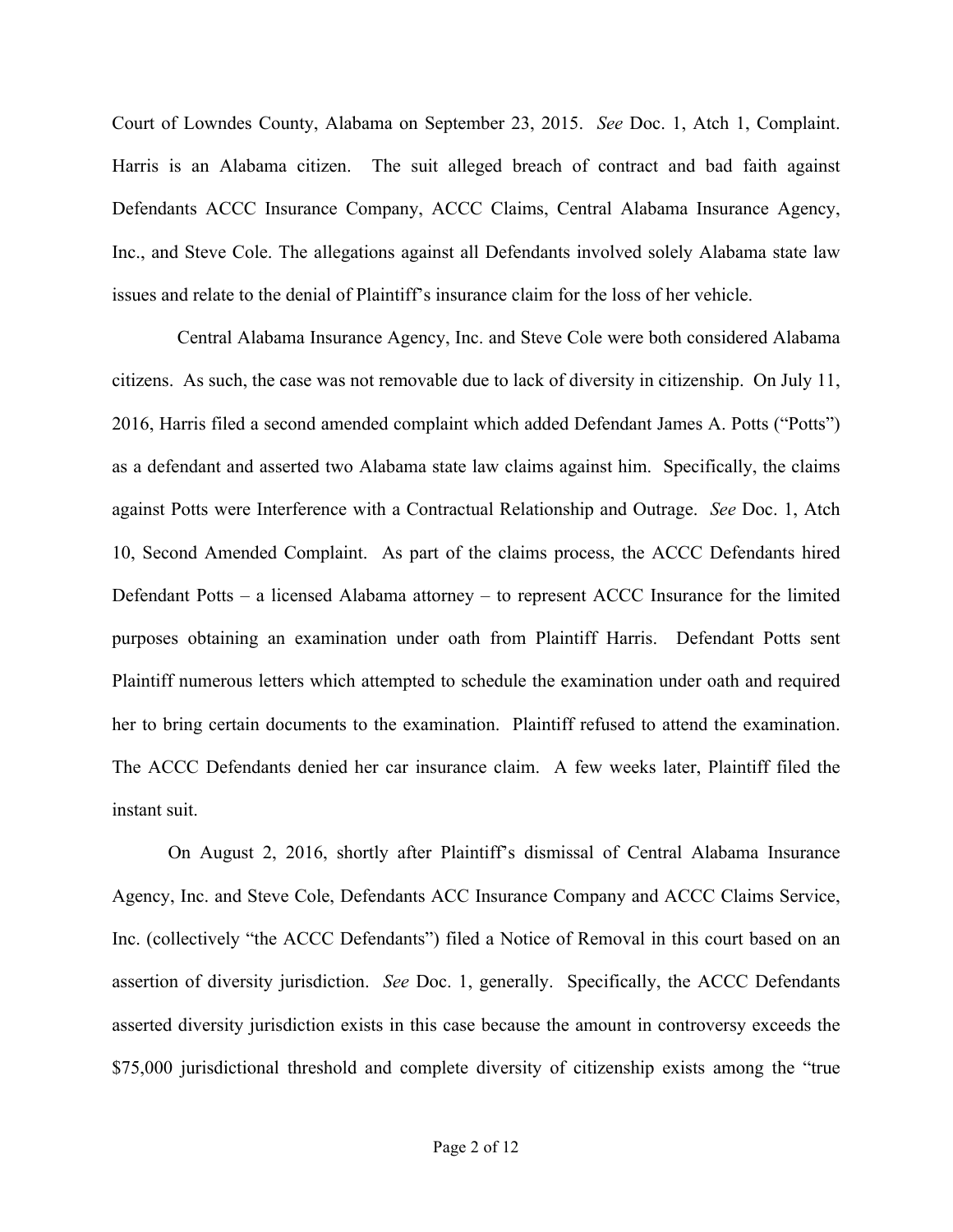parties" when considering Defendant Potts has been fraudulently joined and Defendants Central Alabama Insurance Agency, Inc. and Steve Cole had previously been voluntarily dismissed.

Shortly after removal, Defendant Potts filed a motion to dismiss based on fraudulent joinder and Plaintiff filed a motion to remand. *See* Docs. 5, 11. On November 28, 2016, the Court issued its memorandum opinion denying the motion to remand and granting the motion to dismiss the fraudulently joined Defendant Potts because the claims against him failed as a matter of law. *See* Doc. 20.

The Court turns to the remaining defendants (ACCC Insurance Company and ACCC Claims Service) and claims (Breach of Contract and Bad Faith for Refusal to Pay). The underlying facts of this case are necessarily viewed in favor of the nonmovant plaintiff.

## **B. Underlying Facts and Insurance Policy**

At some point prior to the events below, Plaintiff obtained a personal auto policy from ACCC Insurance Company. The relevant policy is attached to Defendants' summary judgment motion. *See* Doc. 26, Ex. 2. On August 21, 2014, <sup>1</sup> Plaintiff's 2005 Nissan Pathfinder had a mechanical break-down on U.S. Highway 80 around the 103-mile marker near Tyler, Alabama. A friend picked up Plaintiff to give her a ride and she was forced to abandon the vehicle on the roadside shoulder. When she returned around 3 hours later, the vehicle was gone. On August 22, 2014, Plaintiff reported the theft to the Lowndes County Sheriff's Office. 2 *See* Doc. 26, Ex. 1, Alabama Uniform Incident/Offense Report. She further submitted a claim for loss to her

 <sup>1</sup> Throughout the pleadings and evidence, the date switches between August 21, 2014 and August 22, 2014. In the police incident report, it states August 21, 2014, but the Affidavit of Vehicle Theft completed by Plaintiff states August 22, 2017. However, for the purposes of the analysis, the date is not a *material* fact. The theft occurred on or about August 21, 2014.

<sup>2</sup> The parties also seemingly use the City of Haynesville and Lowndes County Sheriff's Office interchangeably as to which department received Plaintiff's report of theft.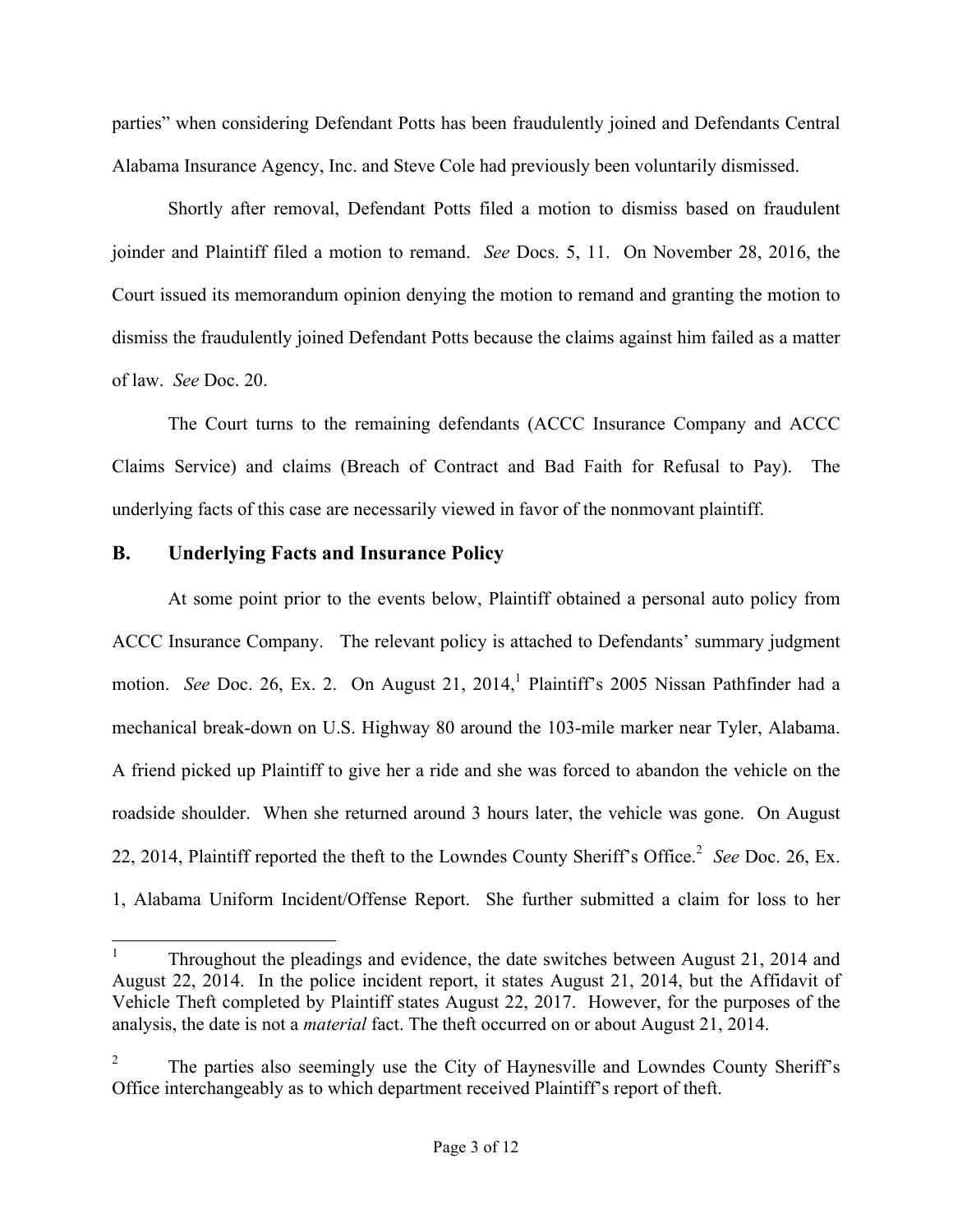insurer ACCC Insurance Company. *See* Doc. 26, Ex 3, Affidavit of Vehicle Theft.<sup>3</sup>

After she filed her claim, ACCC conducted its investigation and eventually through attorney James Potts ("Potts") asked Plaintiff to submit to an examination under oath ("EUO") on December 14, 2014. *See* Doc. 26, Ex.4. Plaintiff did not attend. Potts sent another letter dated December 29, 2014 scheduling the EUO for February 19, 2015. *See* Doc. 26, Ex. 5. Plaintiff avers that on December 15, 2014, her attorney notified ACCC via fax that he represents the Plaintiff in this matter. *See* Doc. 28, Ex. D. The facts do not make it clear whether Potts received that notification prior to his December 29, 2014 letter. On January 14, 2015, Potts sent a letter rescheduling the February 19, 2014 EUO to March 16, 2015. *See* Doc. 26, Ex. 6. On March 15, 2015, Plaintiff told Potts' assistant that she was being represented by counsel and that she would not be attending the EUO. *See* Doc. 26, Ex. 7. On April 15, 2015, Potts sent Plaintiff and Plaintiff's counsel another letter regarding scheduling the EUO. *Id*. In the letter, Potts states he made several attempts to contact Plaintiff's counsel, but had not heard back. He requests that "[i]f Mr. Hayes is your attorney in this matter, I am requesting that he contact my office immediately to reschedule your examination. If I do not hear from Mr. Hayes in the next ten (10) business days, then I will presume that he is not your attorney in this matter and my office will be in touch with you directly for the rescheduling of your examination." *Id*. On May 5, 2015, Potts sends Plaintiff a letter saying "[s]ince that time, I have tried continuously to get in touch with Mr. Hayes via correspondence and telephone to confirm that he is representing you in this matter. Mr. Hayes has failed and/or refused to confirm that he is your attorney. Therefore, ACCC has no choice but to continue on with its investigation of your theft claim and to deal directly with you regarding the investigation." *See* Doc. 26, Ex. 8. Potts then reschedules the

 <sup>3</sup> The date on the Affidavit of Vehicle Theft seems to be August 19, 2014. *See* Doc. 26, Ex. 3 at p. 2.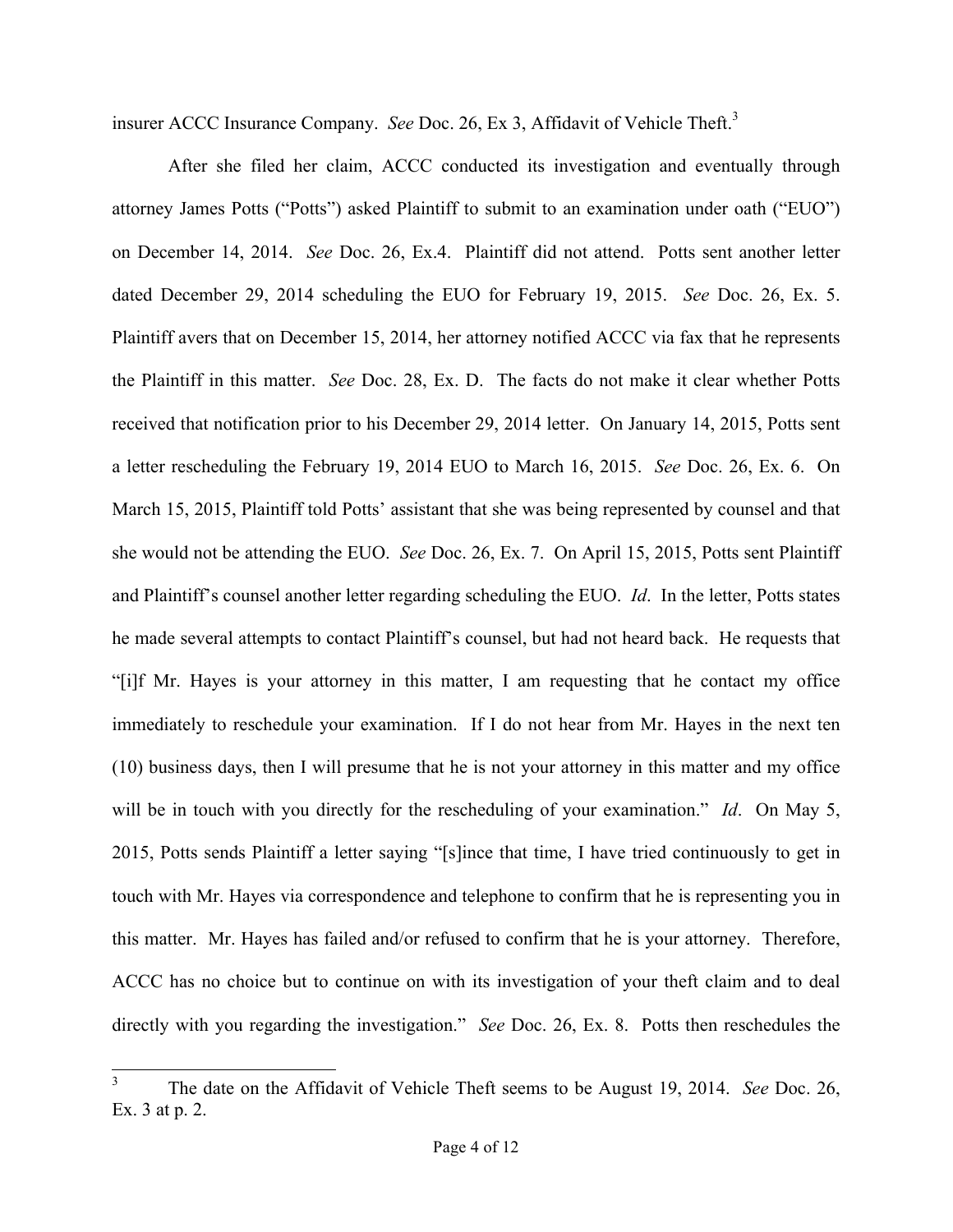EUO for June 11, 2015. *Id*. Plaintiff did not attend the EUO and consequently her claim was denied on June 19, 2015. *See* Doc. 26, Ex. 9.

It is important to note that Plaintiff references an attached affidavit for her response to the motion for summary judgment. *See* Doc. 28. However, there is no such attached affidavit. Furthermore, despite Defendants clearly noting the missing affidavit in their reply, Plaintiff never supplemented the record. *See* Doc. 29. However, despite the lack of affidavit, the Court will list the supplemental facts here. The Court need not determine for the purposes of the record whether the lack of affidavit is an insurmountable issue because the affidavit simply reiterates the actions that occurred prior to Potts submitting the letters for EUO. *See* Doc. 28, ¶¶ 1-11. The response to summary judgment confirms Plaintiff never submitted to a EUO and instead argues that it was an unreasonable request because Plaintiff had already provided the other information requested by Defendants. *Id*. Instead Plaintiff argues that request for a EUO prolonged the investigation and delayed action in such a manner as to defeat the rights of the Plaintiff by refusing to pay. *Id*. at ¶ 15. Further, Plaintiff avers "there was no reasonably legitimate, arguable or debatable reason for Defendant's refusal to pay. *Id*. at ¶ 16.

The Court has before it the motion for summary judgment, Plaintiff's response, and Defendants' reply. Thus, the motion is fully briefed and ripe for review.

#### **III. STANDARD OF REVIEW**

A party in a lawsuit may move a court to enter summary judgment before trial. Fed. R. Civ. P. 56(a) and (b). Summary judgment is appropriate when the moving party establishes that there is no genuine dispute as to any material fact and the moving party is entitled to judgment as a matter of law. Fed. R. Civ. P. 56(a); *see also Greenberg v. BellSouth Telecomms., Inc.*, 498 F.3d 1258, 1263 (11th Cir. 2007) ("Summary judgment is appropriate 'if the pleadings,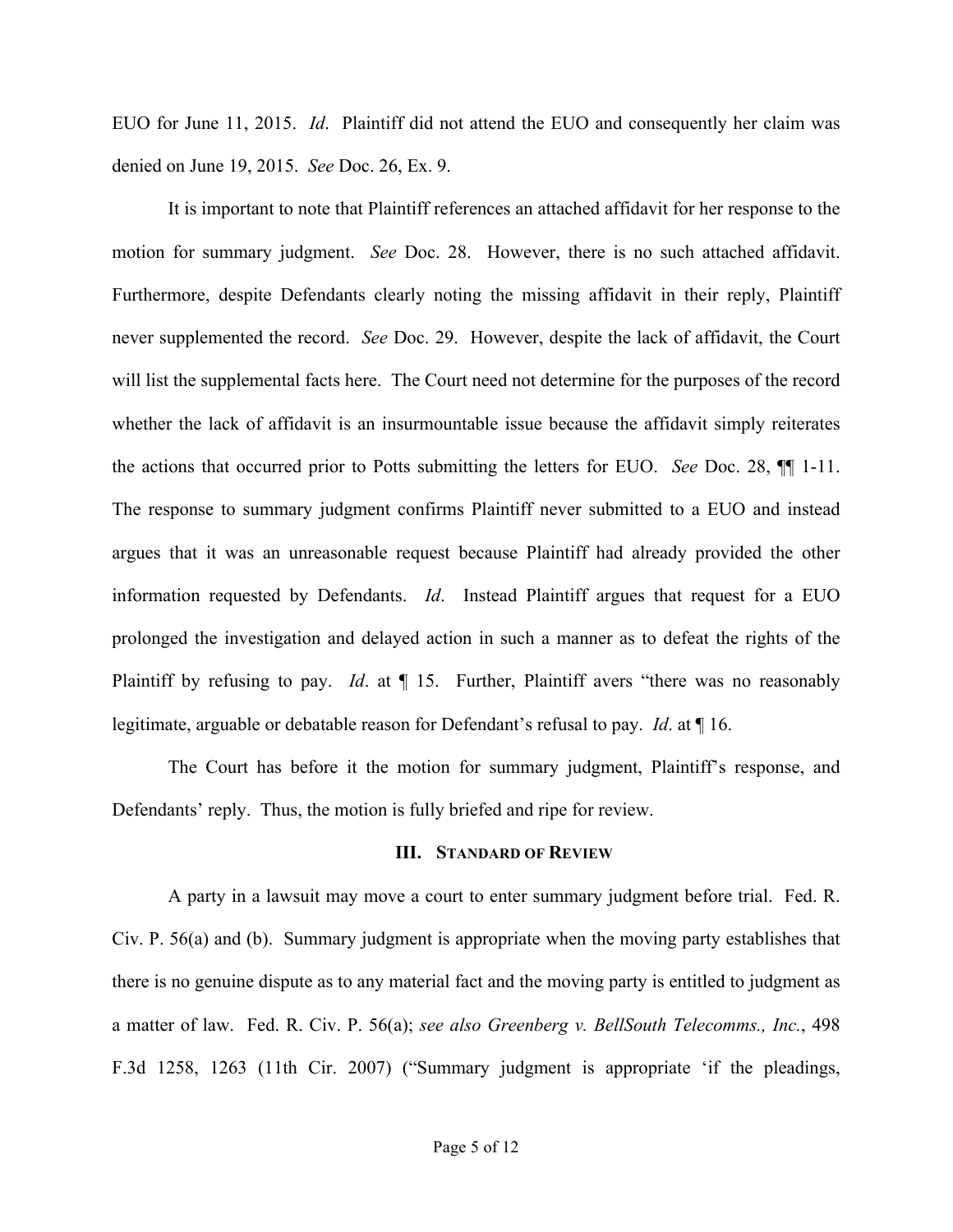depositions, answers to interrogatories, and admissions on file, together with the affidavits, if any, show there is no genuine [dispute] as to any material fact and that the moving party is entitled to judgment as a matter of law.'"). "[T]he substantive law will identify which facts are material." *Anderson v. Liberty Lobby, Inc.*, 477 U.S. 242, 248, 106 S. Ct. 2505, 2510, 91 L.Ed.2d 202 (1986); *see also Ritchey v. S. Nuclear Operating Co., Inc.*, 423 Fed. Appx. 955 (11th Cir. Apr. 20, 2011) (quoting *Anderson*). At the summary judgment juncture, the court does not "weigh the evidence and determine the truth of the matter," but solely "determine[s] whether there is a genuine issue for trial." *Anderson*, 477 U.S. at 249, 106 S. Ct. at 2511. Only disputes about the material facts will preclude the granting of summary judgment. *Id*.

The movant bears the initial burden of proof. *Celotex*, 477 U.S. at 323, 106 S. Ct. at 2552. A party must support its assertion that there is no genuine issue of material fact by "citing to particular parts of materials in the record, including depositions, documents, electronically stored information, affidavits or declarations, stipulations . . . admissions, interrogatory answers, or other materials" or by "showing that the materials cited do not establish the absence or presence of a genuine dispute, or that an adverse party cannot produce admissible evidence to support the fact." Fed. R. Civ. P.  $56(c)(1)$ . The admissibility of evidence is subject to the same standards and rules that govern admissibility of evidence at trial. *Clemons v. Dougherty County, Georgia*, 684 F.2d 1365, 1369 n.5 (11th Cir. 1982) (citing *Pan-Islamic Trade Corp. v. Exxon Corp.*, 632 F.2d 539, 556 (5th Cir. 1980)).

Once the movant meets its burden under Rule 56, the non-movant must go beyond the pleadings and designate specific facts showing there is a genuine issue for trial. *Matsushita Elec. Indus. Co., Ltd. v. Zenith Radio Corp.*, 475 U.S. 574, 586-87, 106 S. Ct. 1348, 89 L.Ed.2d 538 (1986). A genuine issue of material fact exists when "the evidence is such that a reasonable jury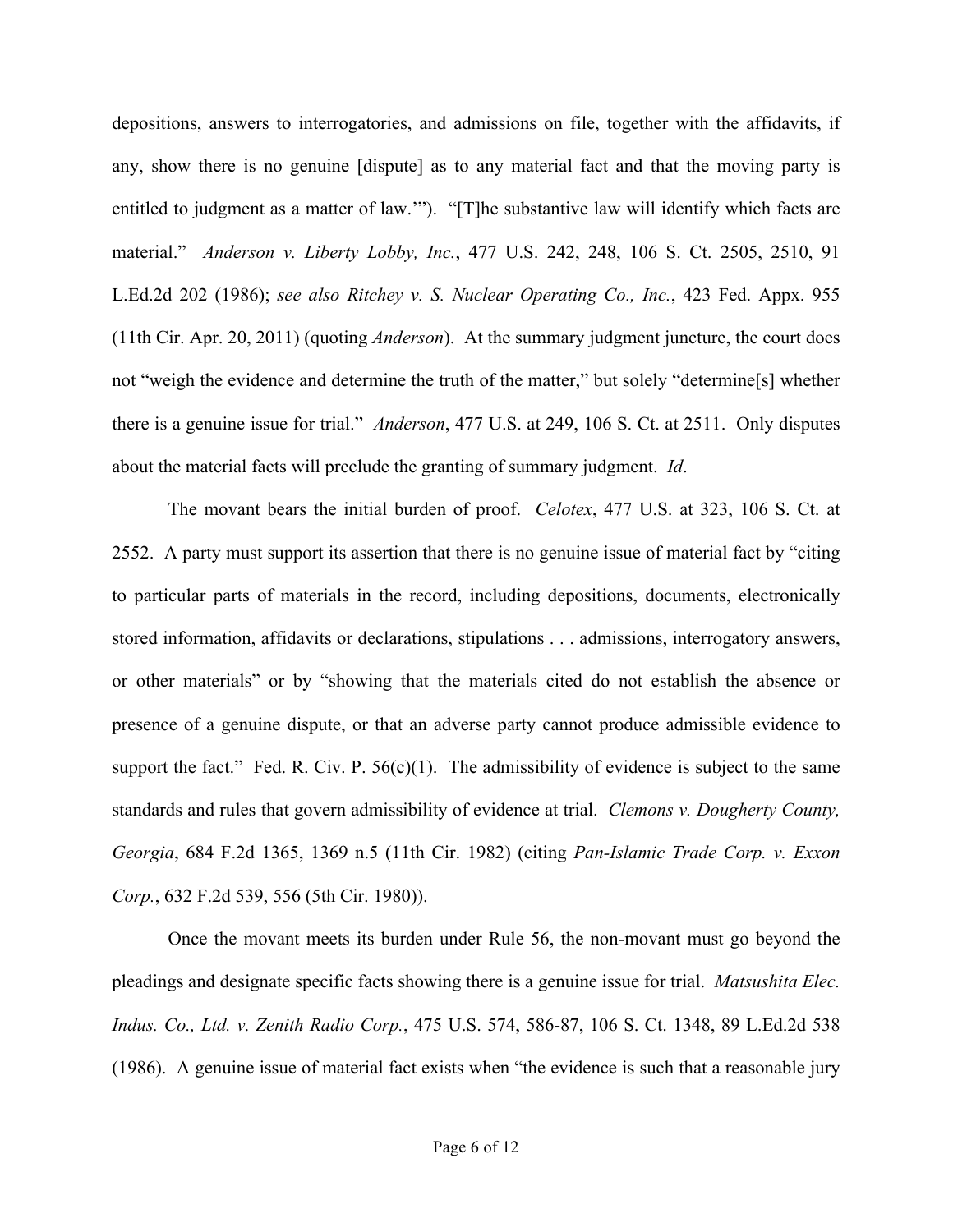could return a verdict for the nonmoving party." Moore, 637 F.3d 1220, 1232 (11th Cir. 2011) (quoting *Anderson*, 477 U.S. at 248, 106 S. Ct. at 2510)). The court must view the facts and draw all reasonable inference in favor of the nonmoving party. *Id*. (citing *Rosario v. Am. Corrective Counseling Servs, Inc.*, 506 F.3d 1039, 1043 (11th Cir. 2007)); *Greenberg*, 498 F.3d at 1265 ("We view the evidence and all factual inferences therefrom in the light most favorable to the party opposing the motion."). However, to avoid summary judgment, the nonmoving party "must do more than simply show that there is some metaphysical doubt as to the material facts." *Matsushita*, 475 U.S. at 586 106 S. Ct. at 1356 (citations omitted). Conclusory assertions, unsupported by specific facts, presented in affidavits opposing the motion for summary judgment are likewise insufficient to defeat a proper motion for summary judgment. *Lejaun v. Nat'l Wildlife Federation*, 497 U.S. 871, 888, 110 S. Ct. 3177, 111 L.Ed.2d 695 (1990). "Speculation does not create a *genuine* issue of fact." *Cordoba v. Dillard's, Inc.*, 419 F.3d 1169, 1181 (11th Cir. 2005) (citation omitted) (emphasis in original). If the evidence is merely colorable or is not significantly probative, summary judgment may be granted. *See Anderson*, 477 U.S. at 249-50, 106 S. Ct. at 2511 (citations omitted). In short, summary judgment is proper after adequate time for discovery and upon motion against a party who fails to make a showing sufficient to establish the existence of an element essential to that party's case. *Celotex*, 477 U.S. at 322, 106 S. Ct. at 2552.

#### **IV. DISCUSSION AND ANALYSIS**

There are two claims remaining here for which Defendants move for summary judgment – Breach of Contract and Bad Faith Refusal to Pay against ACCC. However, before turning to the analysis of the claims, the Court finds it important to discuss the backdrop of insurance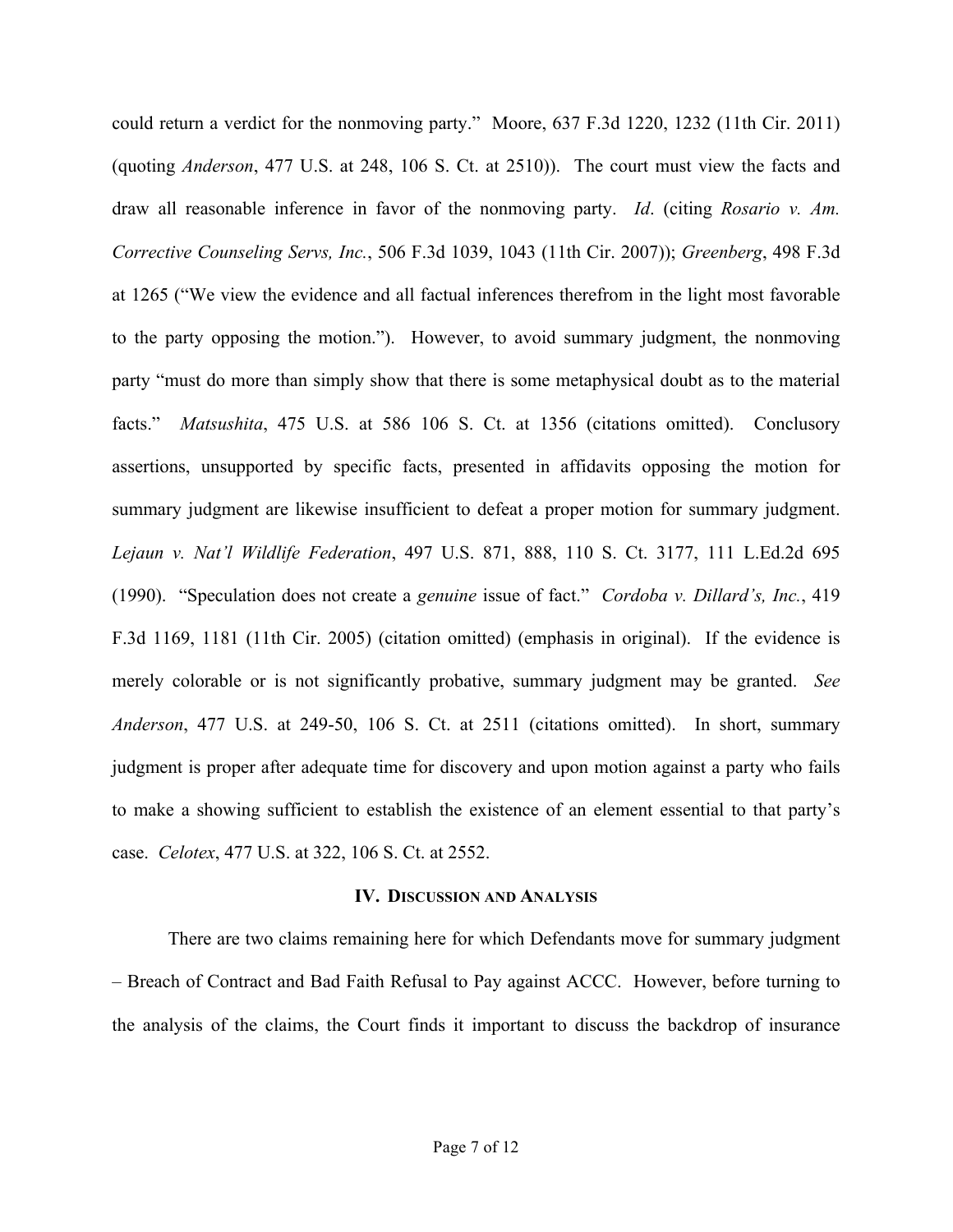principles.<sup>4</sup>

Insurance is a contractual relationship between two parties. On one hand, you have the insured who obtains the policy to guard against the risk of loss up to a certain amount in exchange for a premium payment. The party that provides that policy is the insurer who receives the premium. Thus, the insured may demand payment from the insurer so long as all the conditions stated in the policy are satisfied. If the insured satisfies all those conditions, then the insurer must pay.

In light of that risk-shifting benefit, the insurers in order to protect itself and society, may impose limits on the coverage and require a minimum level of conduct from the insured. The purpose of these limitations and requirements are to safeguard against "moral hazards." Moral hazards generally occur in one of two ways. First, the situation where someone buys insurance intending to cause the loss so he can collect the proceeds. Second, where having insurance causes a person to exercise less care in safeguarding one's property because he knows that the insurer will bear the loss. To combat these moral hazards, insurers may use a variety of tools in the policies. Specifically, insurers may limit the payout to fair market value, exclude certain types of losses, require cooperation from the insured when investigating a loss, employing fraud investigators, and requiring the insured to take certain precautions in protecting and maintaining the property.

Considering this background, the Court now turns to the remaining claims.

## **A. Breach of Contract**

Under Alabama law, "a contract of insurance is essentially like all other contracts, and governed by general rules of contract." *Pate v. Rollison Logging Equip., Inc.*, 628 So. 2d 337,

The Court summarizes the principles here, but directs the parties to the excellent, more detailed analysis done in *Pittman v. State Farm Fire & Cas. Co.*, 868 F. Supp. 2d 1335, 1344-45 (M.D. Ala. 2012), *aff'd* 519 F. App'x 656 (11th Cir. May 20, 2013).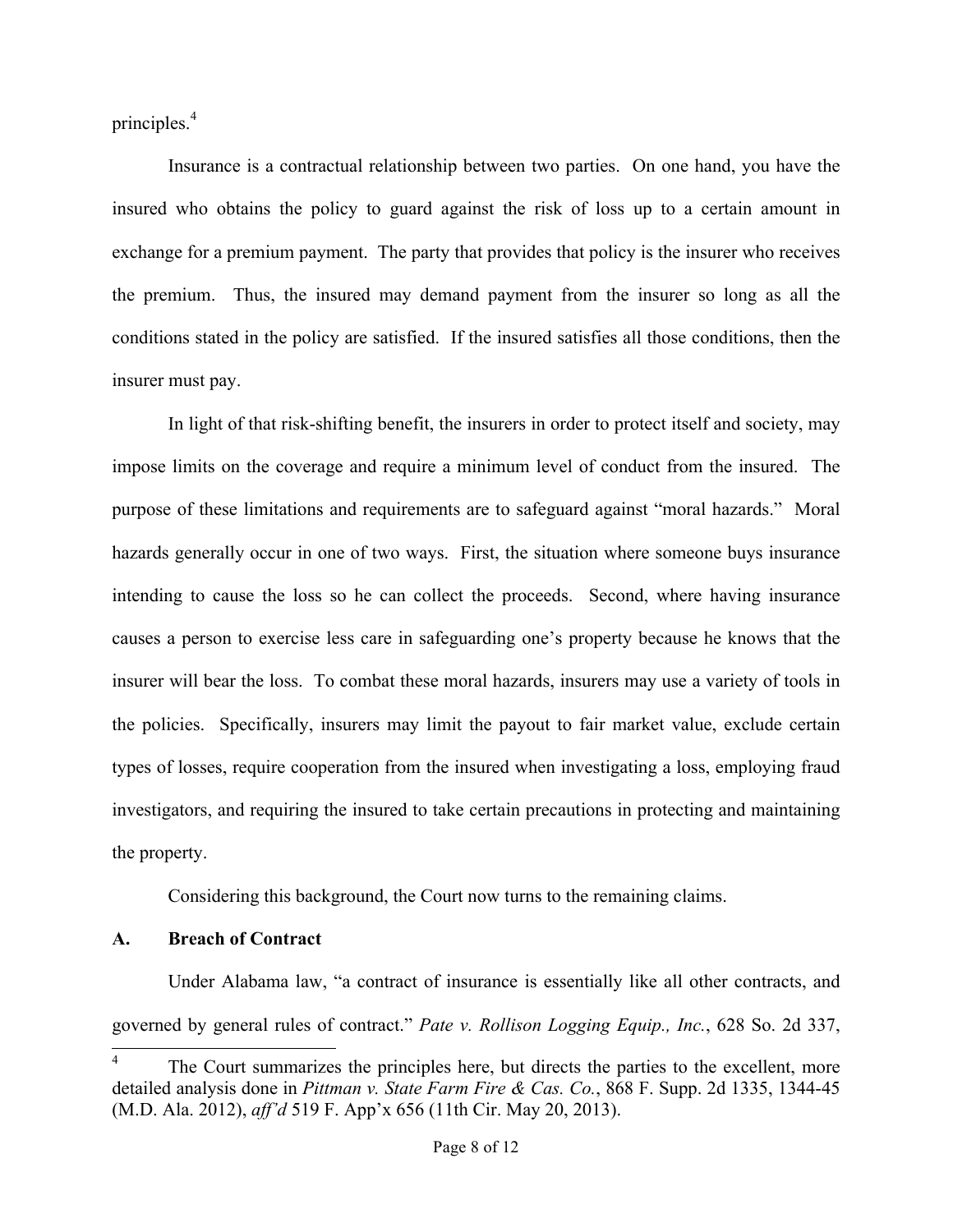345 (Ala. 1993) (internal citations omitted). To prevail on a breach of contract claim under Alabama law, the plaintiff must establish: (1) the existence of a valid contract binding the parties in the action, (2) its own performance under the contract, (3) the defendant's non-performance, and (4) damages. *Ex parte American Heritage Life Ins. Co.*, 46 So.3d 474, 477 (Ala. 2010) (citing *Congress Life Ins. Co. v. Barstow*, 799 So. 2d 931, 937 (Ala. 2001)); *Shaffer v. Regions Fin. Corp.*, 29 So. 3d 872, 880 (Ala. 2009) (quoting *Reynolds Metals Co. v. Hill*, 825 So.2d 100, 105 (Ala. 2002)). "General contract law requires a court to enforce, as it is written, an unambiguous and lawful contract." *Drummond Co. v. Walter Industries, Inc.*, 962 So.2d 753, 780 (Ala. 2006). Thus, where an insured fails to comply with a condition precedent to recovery under an insurance contract, the insured cannot sustain a breach of contract claim. *See, e.g., Nationwide Ins. Co. v. Nilsen*, 745 So. 2d 264, 269 (Ala. 1998); *Akpan v. Farmers Ins. Exchange, Inc.*, 961 So. 2d 865, 872 (Ala. Civ. App. 2007).

In the case at hand, the Court looks to the contract. The contract states under "Other Duties" that "[a] person claiming any coverage of this policy must also . . . submit to an examination under oath as often as may be reasonably required." *See* Doc. 26, Ex. 2 at p. 14-15. The operative language in this provision is "must." This makes the act of submitting to an examination under oath a condition precedent to the insured's recovery under the policy. Failure to comply may result in the denial of the claim.

Despite Plaintiff's attempts to distinguish the situation, this case is virtually identical to the requirements outlined by the Alabama Supreme Court in *Nationwide Insurance*, 745 So. 2d 264. Plaintiff seemingly relies upon an argument which states the insurance company does not have an unfettered right to conduct an EUO and that the request to do so was unreasonable here. Alabama case law is clear. The Alabama Supreme Court concluded that "[b]ecause it [was]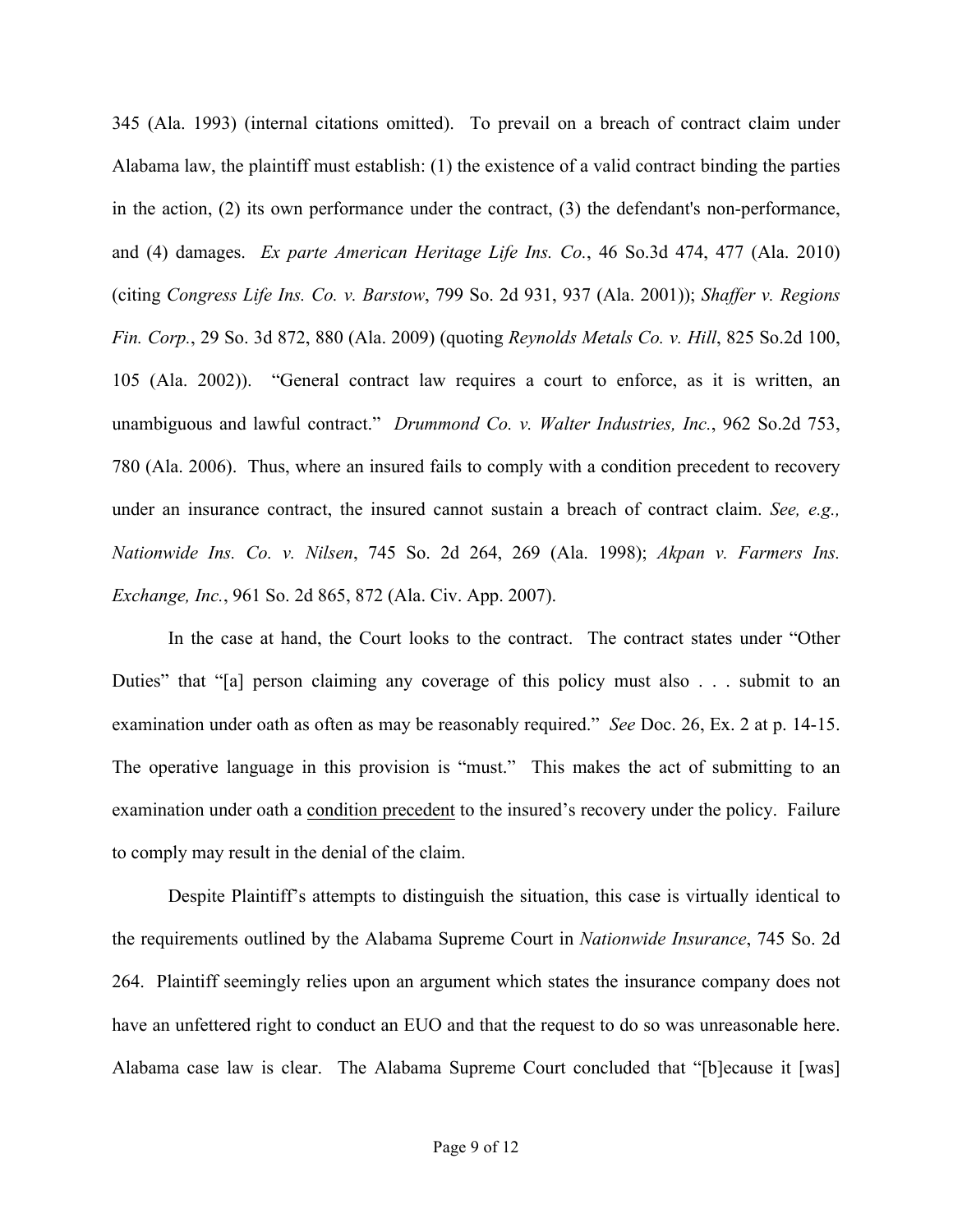undisputed that [the insurer] requested that [the insured] submit to an examination under oath and that [the insured] failed to do so before filing this action, . . . [the insured] failed to comply with a condition precedent to recovery under the contract." *Id.* at 269 (affirming summary judgment in favor of the insurer). The case cited by Plaintiff, *Livingston v. Auto Owners Ins. Co.*, 582 So. 2d 1038 (Ala. 1991) was well before *Nationwide Insurance* and also did not address examinations under oath as conditions precedent. As such, it is not analogous. Further, Plaintiff's arguments that she had already submitted enough information does not overcome the condition precedent of the EUO. She argues that making recorded statements over the phone should be sufficient. However, there is no indication that these statements were made under oath, nor does Plaintiff cite to caselaw which would negate the contractual requirement regarding a EUO being a condition precedent to the payment of a claim.

In addition to the cited Alabama law, federal courts from all three districts in Alabama have addressed this very issue when applying Alabama law in the context of a refusal to submit to an EUO. *See, e.g., Morton v. Auto Ins. Co.*, 102 F. Supp. 3d 1248 (N.D. Ala. 2015); *Pittman v. State Farm Fire & Cas. Co.*, 868 F. Supp. 2d 1335 (M.D. Ala. 2012), *aff'd* 519 F. App'x 656 (11th Cir. May 20, 2013); *Hillery v. Allstate Indem. Co.*, 705 F. Supp. 2d 1343 (S.D. Ala. 2010).

The facts are clear that Plaintiff failed (and even refused) to comply with the Defendants' request to submit to an EUO. From the original letter on November 12, 2014 through March 15, 2015, Plaintiff failed to appear for the December 17, 2014 or March 16, 2015 scheduled examinations under oath. Then when she retained counsel, neither counsel nor Plaintiff responded to the attempts to reschedule the EUO. Further, she refused to attend the final attempt by Defendants to schedule the EUO on June 11, 2015. Due to Plaintiff's refusal to comply with the EUO, her claim for a breach of contract fails as a matter of law, summary judgment is due to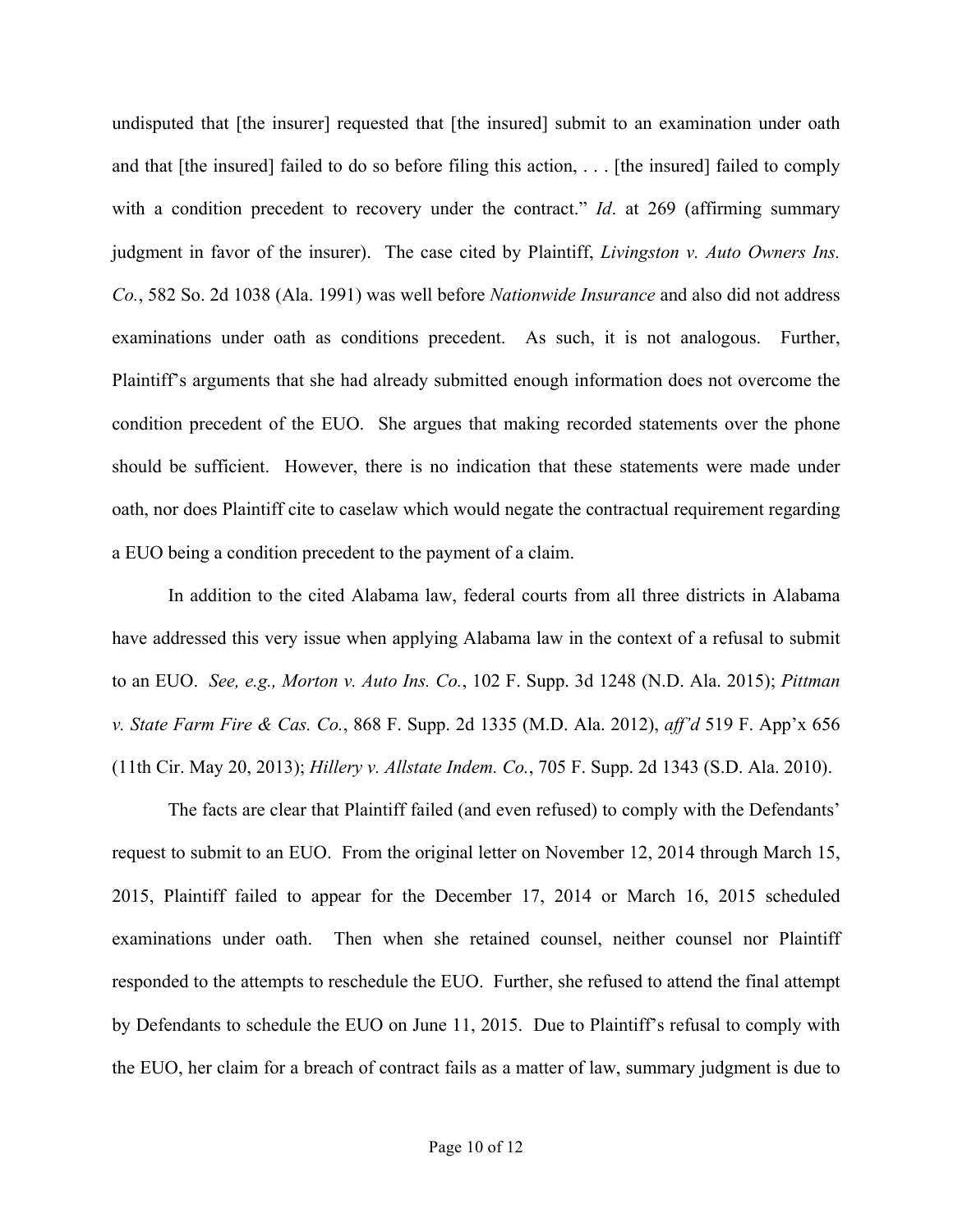be granted on this claim. $5$ 

## **B. Bad Faith Refusal to Pay**

In Alabama, to prove the tort of bad-faith refusal to pay a plaintiff must prove: "(a) a breach of insurance contract, (b) the refusal to pay the claim, (c) the absence of arguable reason, (d) the insurer's knowledge of such absence—with a conditional fifth element: (e) if the intentional failure to determine the existence of a lawful basis is relied upon, the plaintiff must prove the insurers intentional failure to determine whether there is a legitimate or arguable reason to refuse to pay the claim." *State Farm Fire & Cas. Co. v. Brechbill*, 144 So. 3d 248, 258 (Ala. 2013) (internal quotation marks omitted and citation omitted). In the instant case, the court has already determined that ACCC has not breached the insurance contract; therefore, Plaintiff cannot meet the first element. In light of this finding, the Court must grant summary judgment on the bad faith refusal to pay claim.

# **C. ACCC Claims Service, Inc.**

Because both claims fail as a matter of law, the Court need not address Defendants' argument as to whether the Plaintiff failed to state a claim and later abandoned the claim against ACCC Claims Service. Since the claims against the ACCC entities fail as a matter of law, that argument is rendered moot.

# **V. CONCLUSION**

Pursuant to the foregoing Memorandum Opinion, the Court grants *Defendants' Motion* 

*for Summary Judgment* (Doc. 26). An appropriate judgment will be entered.

 <sup>5</sup> Plaintiff argues that all information should have gone to her attorney after the December 15, 2014 fax to ACCC. However, whether or not Potts inappropriately contacted a represented person is not an issue before this Court. Nor is the issue of whether Hayes improperly refused to respond to Potts' correspondence regarding the EUO. Rather, both issues would be ethics issue that play no role in this Court's determination. Ultimately, the record is clear that Plaintiff herself was aware of the correspondence and chose not to attend the EUO. Further, she would have been able to make her attorney aware of the EUO scheduling letters.